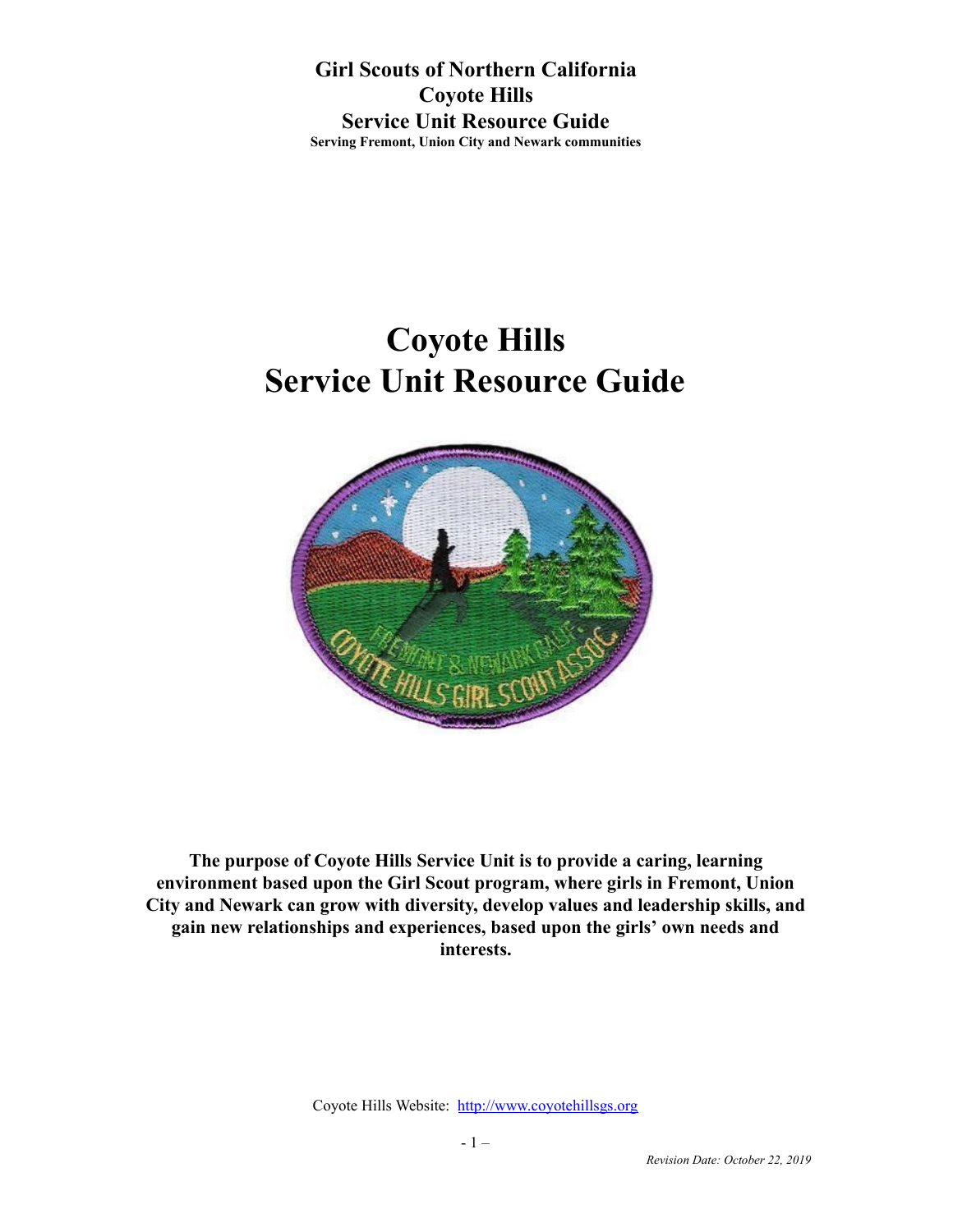**This page left intentionally blank.**  $\mathcal{L}$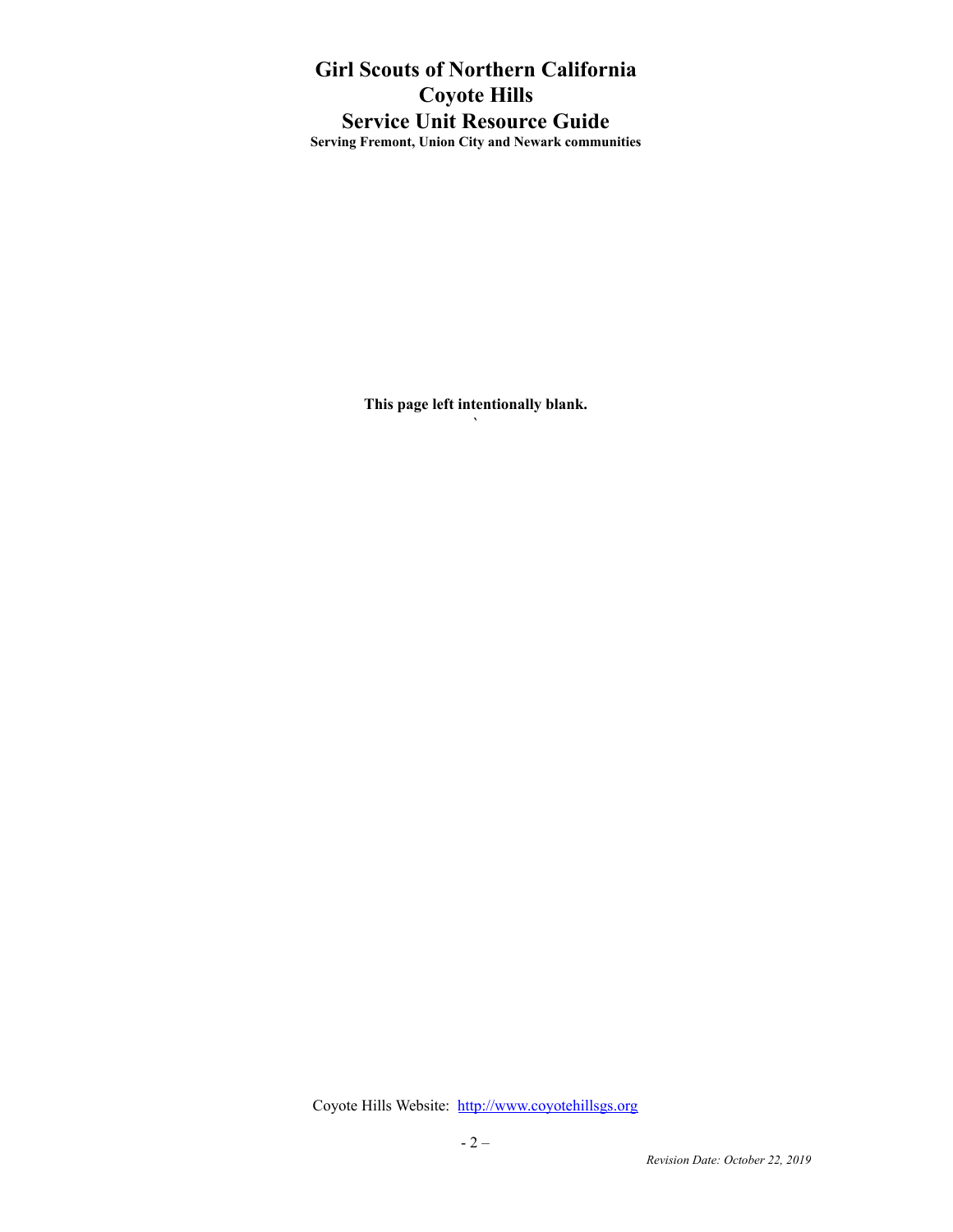# **Table of Contents**

<span id="page-2-0"></span>

| <b>Coyote Hills Service Unit</b>                 | 4              |
|--------------------------------------------------|----------------|
| Service Unit Coordinating Team (SUPER)           | 4              |
| <b>SUPER Meetings</b>                            | 4              |
| School Reps                                      | 6              |
| Coyote Hills Patch                               | 6              |
| Website, Facebook page, and Groups.io            | $\overline{7}$ |
| <b>Local Leader Support</b>                      | 7              |
| Leader Meetings                                  | $8\phantom{1}$ |
| Badge Exchange and Lending Library               | $\,8\,$        |
| Service Unit Events                              | $\,8\,$        |
| Reimbursement                                    | $\,8\,$        |
| <b>GSNorCal</b>                                  | 8              |
| Council Training                                 | $\mathbf{9}$   |
| Adult training: Discoveree                       | $\mathbf{9}$   |
| Archery and Wood Burning Supplies                | 9              |
| <b>Event Sponsorship for Financial Hardship:</b> | 10             |
| <b>Service Unit Events</b>                       |                |
| Leader/Daughter                                  | 11             |
| Leader Appreciation                              | 11             |
| Mysteree                                         | 11             |
| 4th of July Parade                               | 11             |
| Day In The Dirt                                  | 12             |
| Annual Thank You Event                           | 12             |
| Super Troop Program                              | 12             |
| Day Camp                                         | 12             |
| <b>Juliette/Event/Independent Girl Scouts</b>    | 13             |
| <b>OMEGS/C3s</b>                                 | 13             |
| <b>Troop Trips</b>                               | 14             |
| <b>Adult Volunteers</b>                          | 14             |
| Crisis Plan                                      | 14             |
| Local Service Project Ideas                      | 15             |
| Netiquette and Email                             | 16             |
| Join the Coyote Hills Group                      | 16             |
| Who can join this Group?                         | 16             |
| Why would I want to join?                        | 16             |
| How do I sign up?                                | 17             |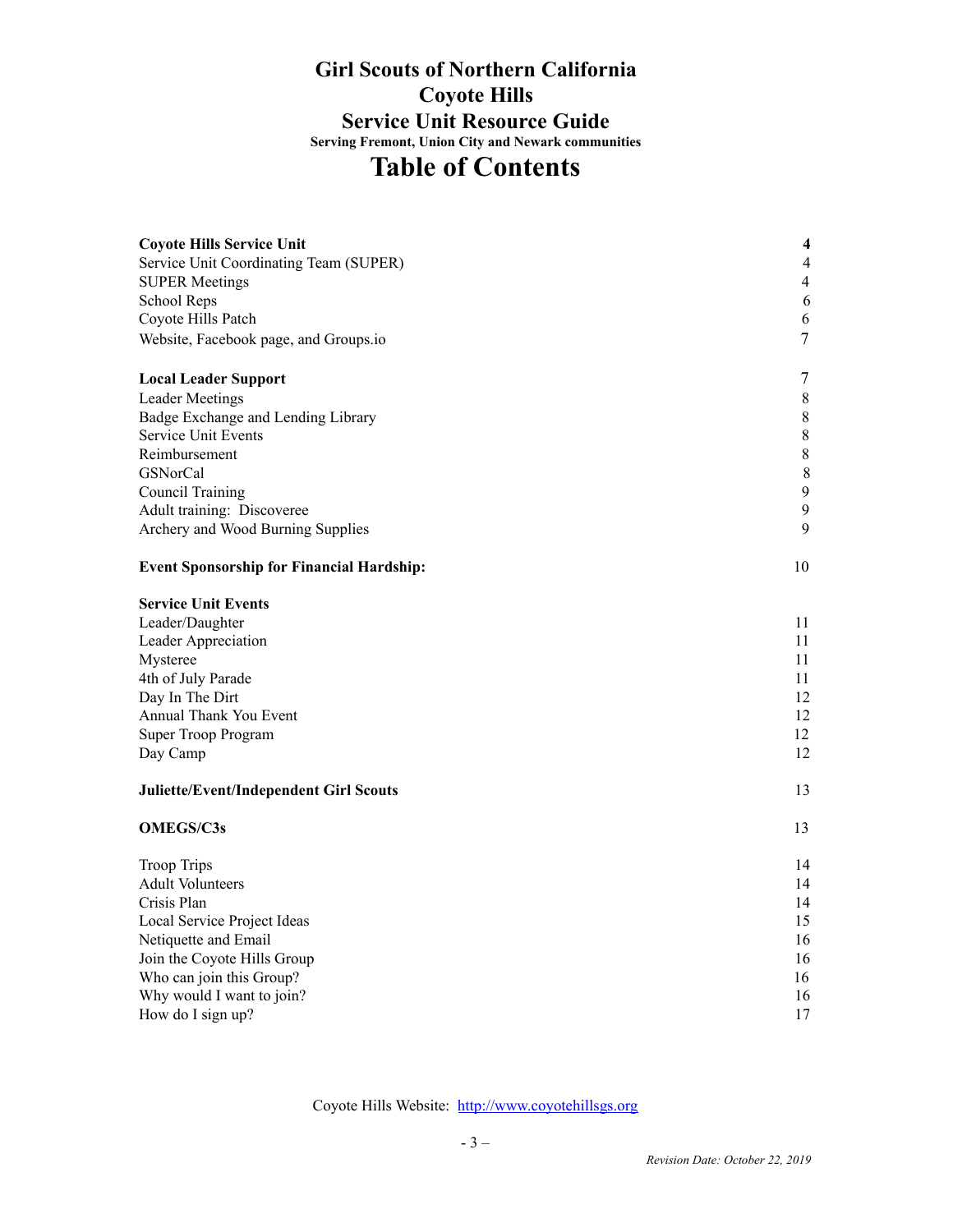#### <span id="page-3-0"></span>**Service Unit Coordinating Team (SUPER)**

- $S =$  Service
- $U =$  Unit
- $P =$  Planning
- $E =$  Enrichment
- $R =$ Retention

All interested and GSNorCal-screened adults in good standing are encouraged and welcome to support the service unit. SUPER members include troop leaders and volunteers and Older-girl Girl Scouts. Please be welcome to reach out to any member or just show up at a meeting to get started. For a current list of SUPER Members see the Coyote Hills Website.

The SUPER team is responsible for supporting leaders and troops, as well as organize events and provide leadership opportunities for our girls. The SUPER team is a resource for all members of the Coyote Hills Service Unit, and acts in an advisory capacity for everything from planning a trip to earning badges. The SUPER team also coordinates product sales, and acts as a liaison between our service unit and GSNorCal.

#### <span id="page-3-1"></span>**SUPER Meetings**

SUPER Meetings are scheduled on the third Thursday evening of each month, in order to prepare for upcoming Leader Meetings and Service Unit Events. These meetings are at 7:00 p.m. at Oliveria Elementary School on Alder Avenue in Fremont, in Room 2.

The SUPER meetings are open to all members of the service unit. Attendance at a SUPER team meeting is one requirement for troops to earn "Super Troop" recognition. Older Girl Troops (Cadette, Senior, and Ambassador) may also attend one or more SUPER meetings to learn more about the administration of running a service unit and organizing events.

#### **Emergency Meeting of SUPER**

The SUPER may schedule an Emergency Meeting if needed to hold a vote or address an issue that cannot wait until the next regularly scheduled SUPER Meeting. The decision to schedule the Emergency Meeting and the details of when and how to hold the meeting are up to the discretion of the Leader Support Manager (LSM). The Emergency Meeting must be conducted per the following requirements:

- **i.** LSM must notify all SUPER members at least one week in advance of the meeting of the date, time, location and agenda for the meeting.
- **ii.** At the meeting, a quorum of the SUPER voting members must be present to hold any vote and the majority vote of the SUPER members present shall govern the decision.
- **iii.** The Secretary, or an individual designated by the LSM, shall take notes of all business conducted at the Emergency Meeting, including results of any voting. Notes of the Emergency Meeting shall be maintained consistent with notes of all regular meetings and submitted for approval by the SUPER team at the following regular SUPER meeting.

#### **Voting Members of the SUPER** –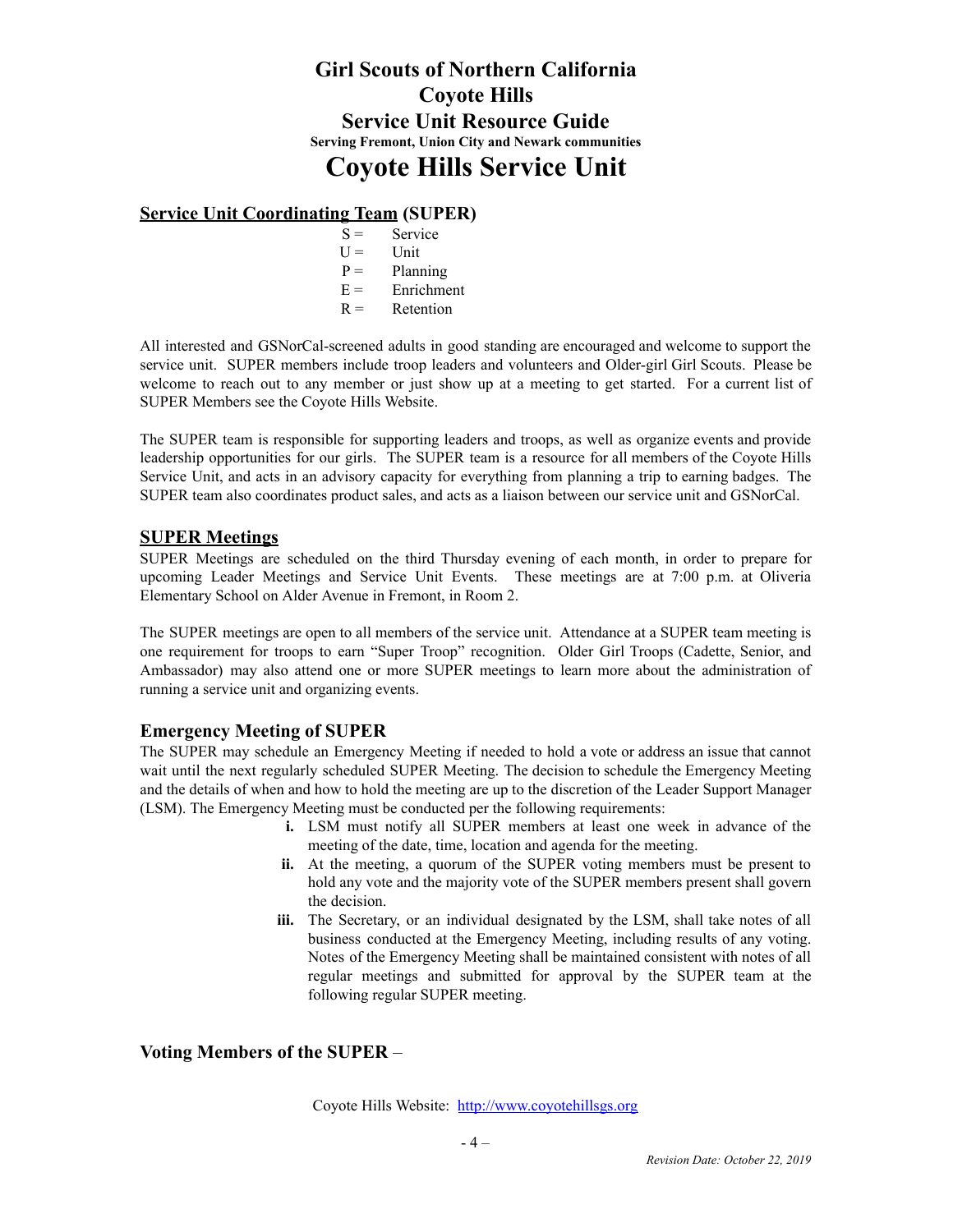#### **Service Unit Resource Guide**

**Serving Fremont, Union City and Newark communities** 

- **i. 5 Core Voting Roles Leader Support Manager (LSM), Member Support Manager (MSM), Program Support Manager (PSM), Treasurer, Registrar**
	- 1. All Core Voting Roles are appointed by GSNorCal, in consultation with SUPER and SU members
	- 2. All serve a 2-year term, eligible for renewal for one successive term upon approval by GSNorCal (4 years maximum)
	- 3. Roles may be shared
- ii. **Additional Voting Roles** The following roles are also voting roles on the SUPER.
	- 1. **Adult Recognition –** responsible for identifying, recognizing and celebrating adult volunteers in the Service Unit for their service to girls, the Coyote Hills Service Unit and the Girl Scouts, including nominating adults for GSUSA national, GSNorCal and any other regional recognitions or awards.
	- 2. **3 Members-at-Large Troop Representatives**--Representing each of the following program levels  $- (1)$  Daisy/Brownie, (2) Junior/Cadette, (3) Senior/Ambassador. Must be an active, registered Troop Leader for a troop in that program level

These Additional Voting Roles are appointed by LSM, in consultation with SUPER and SU members, and approved by GSNorCal, serve 1-year terms, and are renewable for one successive term (2 years maximum) upon re-appointment by the LSM and approval of GSNorCal.

**SUPER Leadership Agreement -** All individuals serving in any Voting Role (Core or Additional) must meet all qualifications for the role and sign and commit to fulfilling the duties and expectations set forth in the GSNorCal Leadership Agreement for their role.

**Attendance and voting -** All voting roles must make their best efforts to attend all SUPER meetings and come prepared to serve in their role and vote in the best interests of the Service Unit, setting aside if needed their own troop or personal interests.

**Other Leadership Roles** - The SUPER may approve other leadership roles to support the business and operations of the Service Unit, such as Secretary or New Leader Support. These roles shall not be Voting Roles, so individuals serving in these roles will not be eligible to vote on business of the SUPER.

**Product Program Leadership Roles –** the duties, expectations and qualifications for serving in Service Unit roles supporting Product Programs (Cookies and/or Fall Product) are set forth by the GSNorCal Product Program department. Individuals to serve any Product Program role shall be appointed by the LSM, in consultation with the SUPER, and approved by GSNorCal, and the individual must sign and commit to fulfilling the duties and expectations set forth in the GSNorCal Leadership Agreement for their role. The term of service is one Product Program (either Cookie or Fall Product) and is renewable under the discretion of GSNorCal.

#### **SUPER Voting Rules** –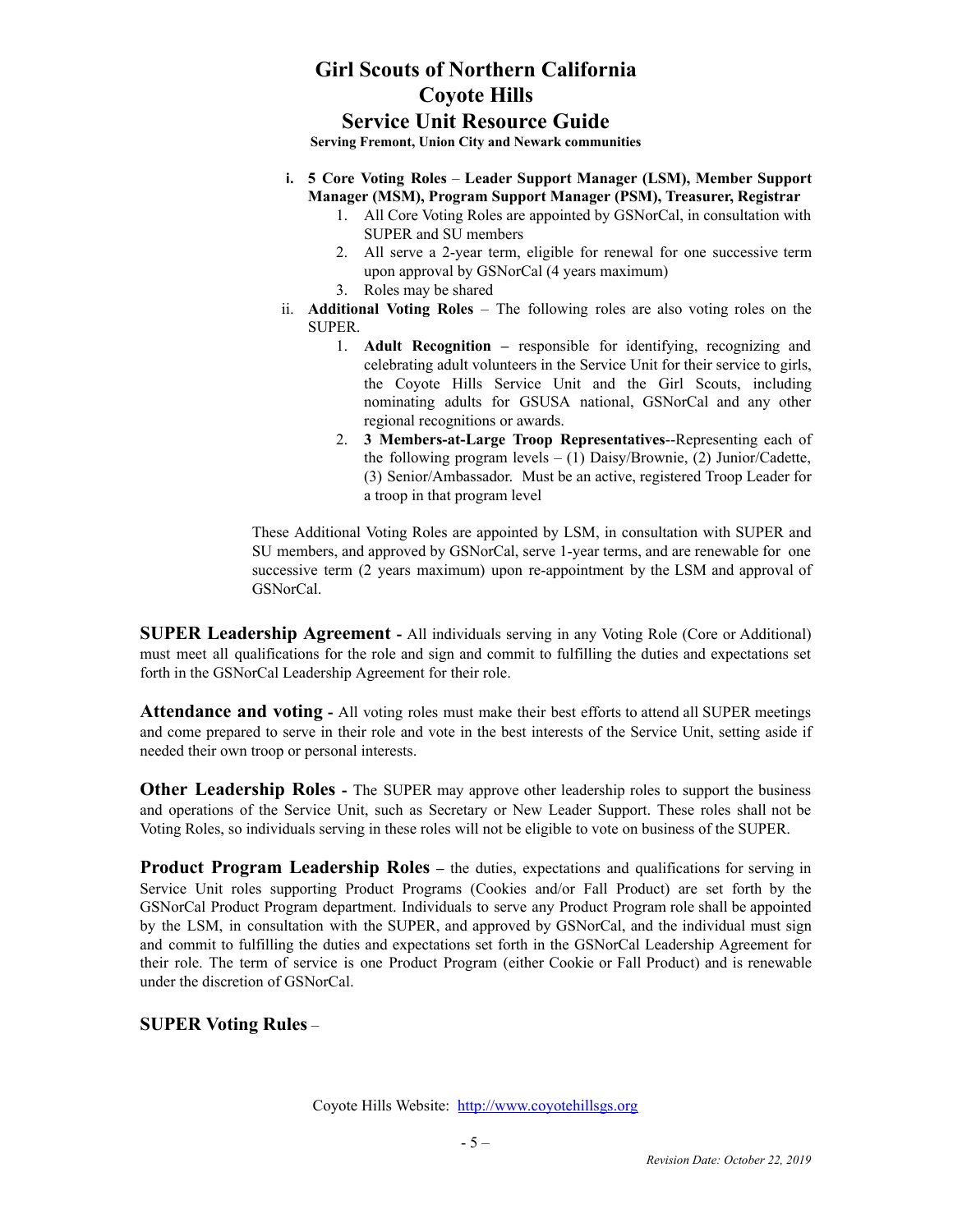### **Service Unit Resource Guide**

#### **Serving Fremont, Union City and Newark communities**

- If a Voting Role is shared, each individual serving in the shared role gets 1 vote. If individuals sharing roles are from the same troop, they will have only 1 vote for that role as set forth below.
- Any troop in the Service Unit may have only 1 vote on the SUPER team. If a troop has multiple members serving in an eligible Voting Role, the LSM shall identify at the time of approving individuals for their role, and note for the record for that year, which individual from that troop will be allowed to vote. The absence of that designated individual from a SUPER meeting shall not result in the voting right being transferred to the other representative of the troop present at the meeting. The transfer of a voting right shall only occur if approved in advance of a meeting by a vote of the SUPER team, and such transfer shall be permanent for the remainder of the individuals' terms of service.
- Only individuals holding Voting Roles may vote at the SUPER meeting.
- All registered adult member volunteers may vote on Service Unit business at Service Unit troop leader meetings.
- A Quorum of eligible Voting Roles (50% plus one of the total number of individuals holding Voting Roles in that year) must be present at any SUPER meeting in order to hold a vote.
- Items may only be voted on if included in published agenda for that meeting, with best effort to send agenda out to all SUPER members 48 hours in advance of meeting
- Option to vote electronically or hold emergency meeting for items that need to be expedited but were not eligible for vote at meeting
	- i. It is at the discretion of the LSM to determine if a vote or issue needs to be expedited and addressed outside of a regular SUPER meeting.
	- ii. Events meeting "Fast Track" requirements are eligible for electronic voting
	- iii. Electronic voting must be unanimous to be approved all votes must be submitted electronically to LSM and SU Secretary and tally of votes and outcome shall be reported in minutes at next SUPER meeting
	- iv. If electronic voting is not unanimous approval, LSM may elect to hold a special meeting of the SUPER, per the requirements of an emergency SUPER meeting set forth in the SURG.
- Troop Leader Meeting voting items subject to broader membership vote (including updating SURG, major changes in policy, annual SU budget or other decisions in discretion of LSM) – no quorum requirement, all registered adult member volunteers present are eligible to vote, majority rule.
- Team members holding voting roles on the SUPER may not exercise their right to vote if they have a conflict of interest. They may recuse themselves from the vote, at which time their role will not be counted towards the quorum for that vote. If a question of a conflict of interest is raised, the LSM will have the final decision as to whether to require recusal by that person for that vote.

#### <span id="page-5-0"></span>**School Reps**

These volunteers act as a liaison between the service unit and a designated school. The [School](https://www.gsnorcal.org/content/dam/girlscouts-gsnorcal/documents/volunteer_resources/position-descriptions/service-unit/su-school-rep.pdf) Rep is also responsible for helping to increase awareness of the Girl Scout program within the school. See the Coyote Hills website for a list of schools with representatives as well as schools still needing a representative.

#### <span id="page-5-1"></span>**Coyote Hills Patch**

The Coyote Hills Service Unit offers its own patch which can be worn on the back of a girl's tunic, vest, or sash. The design matches the front cover of this guide and is available at most Leader Meetings for \$1.00.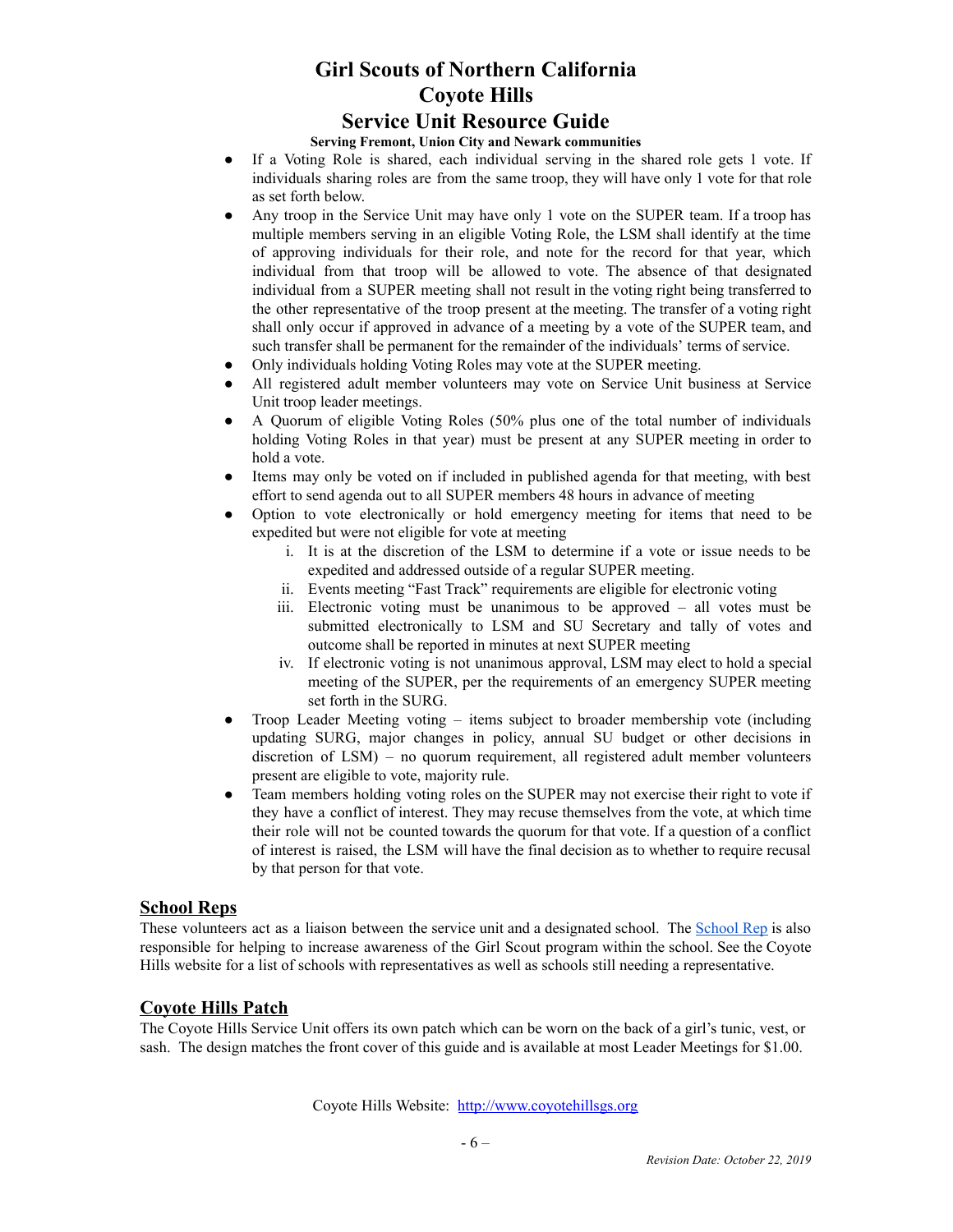#### **Serving Fremont, Union City and Newark communities**

#### <span id="page-6-0"></span>**Website/Groups.io**

The most current source of information for the Coyote Hills Service Unit is available on-line through the Coyote Hills website ([www.coyotehillsgs.org\)](http://www.coyotehillsgs.org/) and Groups.io page or Facebook group. The Coyote Hills website includes flyers for upcoming events, the registration links for Day Camp, and additional resources for trips and events.

#### **Troop Collecting and Money Earning**

Troops are limited to two (2) money earning events (activities for girls, run by girls) per year. In order to provide opportunities for as many girls as possible, the Service Unit reserves the right to limit troop sponsorship of a recurring event to three (3) years. After three years, the opportunity to run the recurring event shall be offered to another troop. Should no other troop choose to administer the event, any troop who previously ran the event may do so.

Money earning activities that are not exclusively for girl scouts (such as a bake sale, a garage sale, etc.) are exempt from the two-per-year limit.

Troops collecting items for donation are limited to one-per-year within the Girl Scout community.

A year is defined as a Girl Scout year which runs from October 1st - September 30th.

Please contact the Leader Support Manager (LSM) to be placed on the SUPER agenda for approval prior to the Leader Meeting. Any event or activity up for approval must first complete the Event Planning process. See **Event Planning Packet** for more information.

Permission for any and all Money-Earning (activities or events) is required from both the Coyote Hills Service Unit and GSNorCal.

# **Local Leader Support**

#### <span id="page-6-2"></span><span id="page-6-1"></span>**Volunteer/Leader Meetings**

#### **When and Where**

Service Unit Meetings are generally held the *first Thursday* of each month (subject to school holiday dates) at 7pm Oliveira Elementary School on Alder Avenue in Fremont. If you have questions, please contact any SUPER Member.

#### **What Goes On?**

These meetings are a great source of information for leaders and their troops. Preliminary information regarding Service Unit Events, and information from Council including Fall and Cookie Sales are announced at the Leader Meetings. Refer to the section on Product Sales for details about Fall Sales and the Cookie Sale.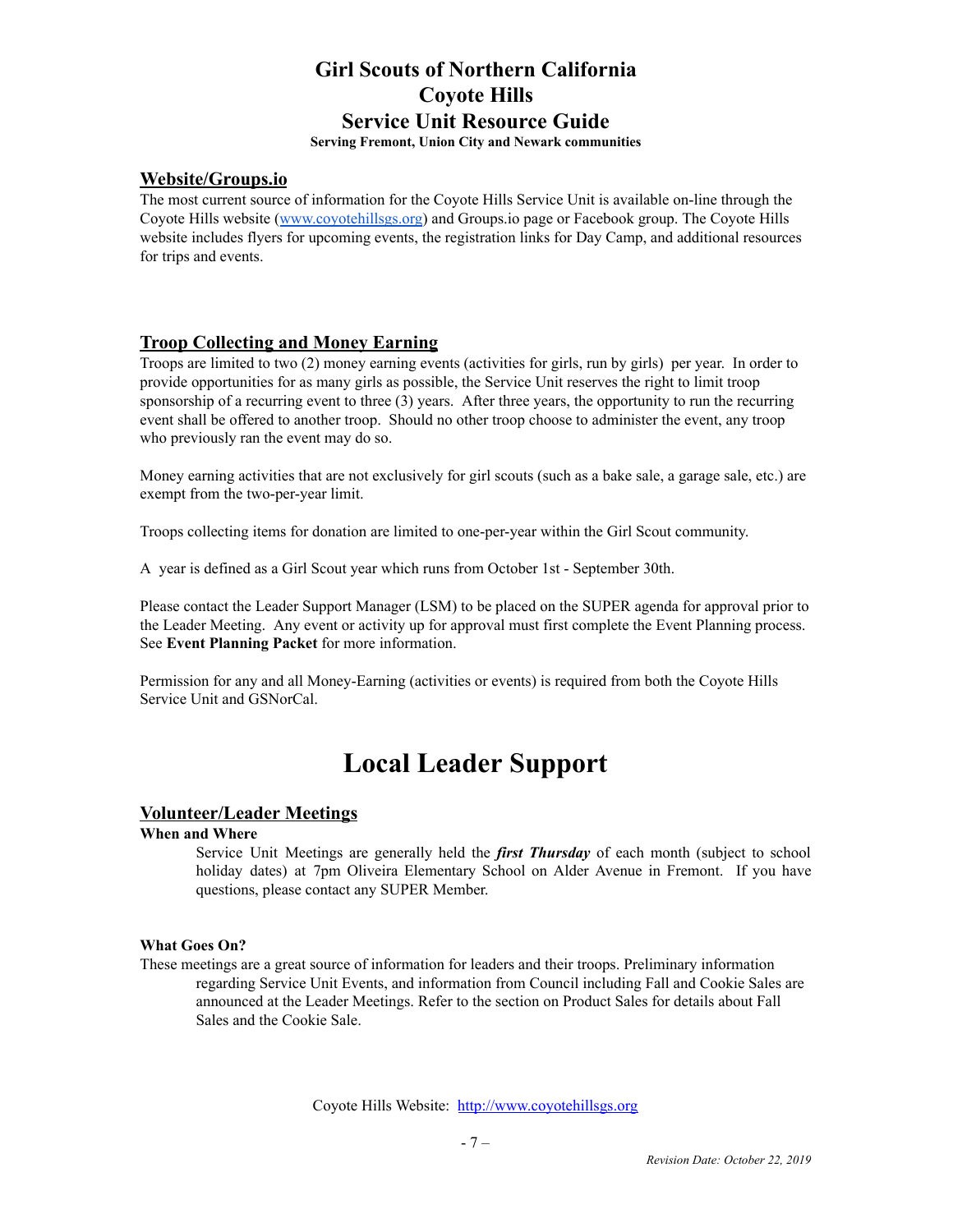### **Serving Fremont, Union City and Newark communities**

As the leader or a troop representative enter the leader meetings, please make and/or collect your name tag. Every troop should be represented at each leader's meeting by at least one leader or adult. Girls are also encouraged to attend these meetings.

- The meeting opens with a flag ceremony, usually led by a local troop. The content of the meeting includes leadership development, resource sharing, and peer-to-peer sharing. Meetings may also include a craft or other enrichment activity for the leaders to try and share with their troop. This meeting provides an opportunity to become familiar with the events and programs available, as well as the process used to ensure safe, fun, and effective activities for our girls. Finally, this is the most robust networking opportunity the leaders of the service unit have.
- As meeting notes are not posted, attendance is critical in order to receive the most up-to-date information. Attendance is also tracked as part of the requirement for Super Troop status, which requires at least one adult represented at all Leader Meetings.

#### **Badge Exchange Program**

What is a Badge Exchange? Bring any of your troop's unused patches or badges to a Leader's Meeting where you may be able to swap for a badge that your troop can use.

#### **The Lending Library**

The Lending Library is at most Leader Meetings. These resources, including handbooks, Girl Guides, and song books, belong to the Service Unit. The resources may be checked out for up to two months, with a cash deposit (returned, upon returning the items). The Lending Library allows troops to preview items without the financial investment, particularly when choosing badges or programs.

A limited number of uniforms are also available for those in need.

#### **Service Unit Events**

Flyers for upcoming events are shared at the monthly Leaders' Meetings. Additionally, the service unit utilizes Facebook, Groups.io, and its website to communicate regarding events. As information may change without notice, it is recommended that sites are referenced frequently. Registration for service unit events is typically online and information for registration is shared via Groups.io, Facebook, and leaders' meetings.

#### **Reimbursement**

The Event Guide provides details regarding the collection of funds for money-earning events as well as the means by which a troop is reimbursed for expenditures and money-earned on an event. All money-earning events require registration and funds-collection through the CheddarUp platform. Troops running a money-earning event or activity *must* contact the Service Unit Treasurer to set up the event on the CheddarUp platform. Money may not be collected via Paypal or other online platforms. Troops may collect checks, payable to "Coyote Hills Service Unit".

#### **[Girl Scouts of Northern California](https://www.gsnorcal.org/)**

Coyote Hills Service Unit is a member of the Girl Scouts of Northern California Council (GSNorCal). Council provides a wealth of resources and offers hundreds of events for girls at all levels of Girl Scouting.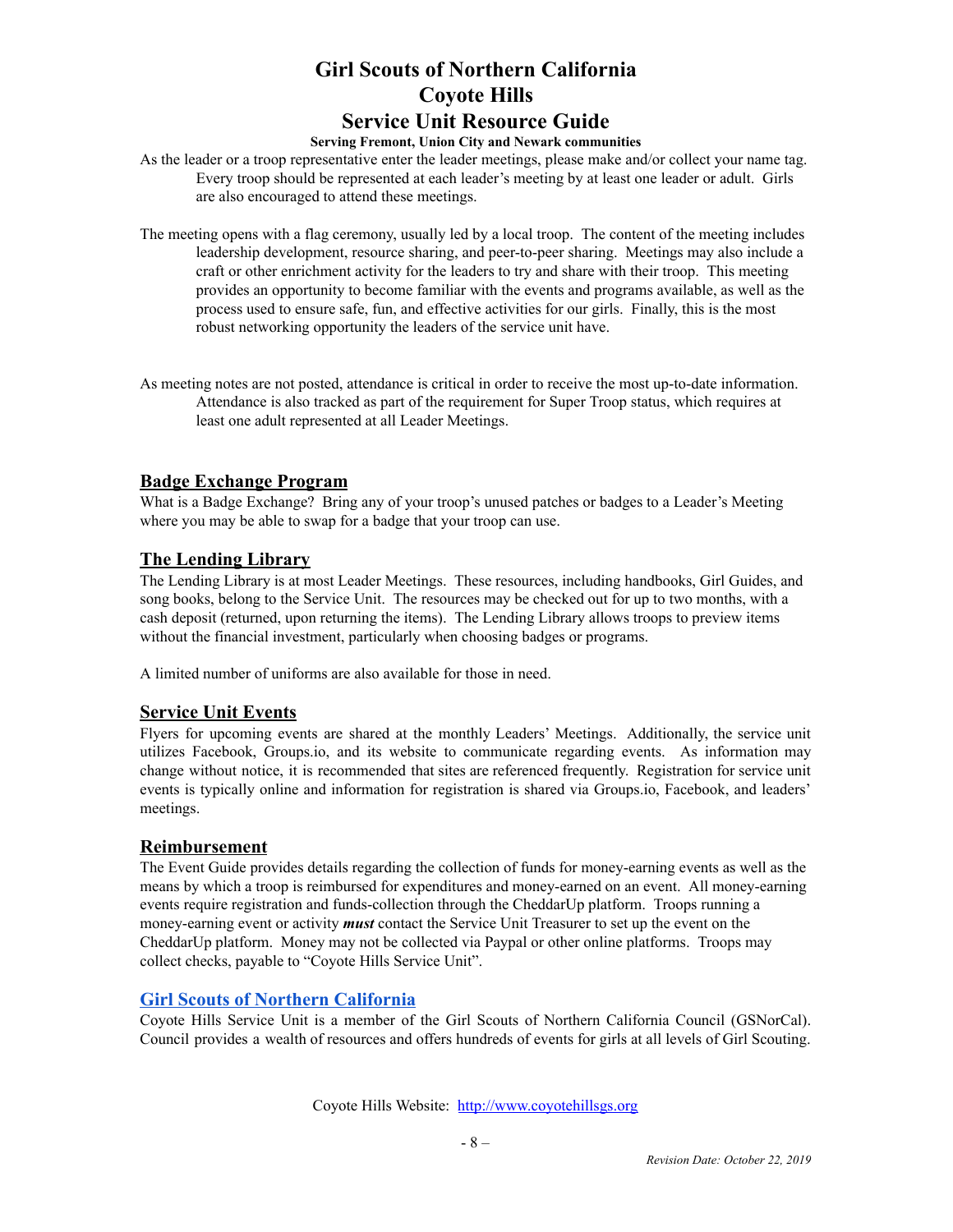# **Service Unit Resource Guide**

#### **Serving Fremont, Union City and Newark communities**

The annual *Event Guide* (mailed to registered Girl Scouts) lists events and activities for girls and adults. New events and activities are added throughout the year. Financial assistance may be available through Council. **Historical uniforms** are also available for rent.

#### <span id="page-8-0"></span>**Council Training**

Council also provides many training opportunities for adults, including on-line and in-person training. Some events and activities (such as camping, backpacking, high-adventure activities) require adults to earn special training before engaging in such activities with their troop. A complete list of adult training is found on the GSNorCal website (http://www.girlscoutsnorcal.org/).

#### <span id="page-8-1"></span>**Discoveree (skills workshops)**

Recognizing the importance of adult formation in learning to lead girls, GSNorCal holds an annual adult and older-girl Girl Scout training day, called Discoveree. In addition to fun skill-building, the event also offers required training, such as First Aid/CPR and Troop Camp Certification. The event is generally held the last Saturday in January or the first Saturday in February. The event provides an excellent opportunity to network with other adult leaders and volunteers and to learn new skills. Additionally, GSNorCal is constantly looking to expand its offerings. Please consider sharing your talent at this event.

#### **Archery Supplies**

Coyote Hills Service Unit and Coyote Hills Day Camp owns and maintains archery equipment which is available on loan to a troop with qualified Rangemaster. Equipment includes bows, strings, arrows, target backs, paper targets, safety signage, and wrist guards. Requests to borrow the equipment shall be made at least four (4) weeks in advance of the scheduled use through the SUPER team. Consumables, such as paper targets, must be replenished by troop borrowing those items. Damaged or missing equipment costs shall be reimbursed by the responsible troop.

#### **Wood Burning and Leather Stamping Supplies**

<span id="page-8-2"></span>Coyote Hills Day Camp owns a small number of wood burning and leather stamping supplies. Requests to borrow available equipment shall be made at least four (4) weeks in advance of the scheduled use through the Day Camp Administrator. Consumables must be replenished by the troop borrowing those items. Damaged or missing equipment costs shall be reimbursed by the responsible troop.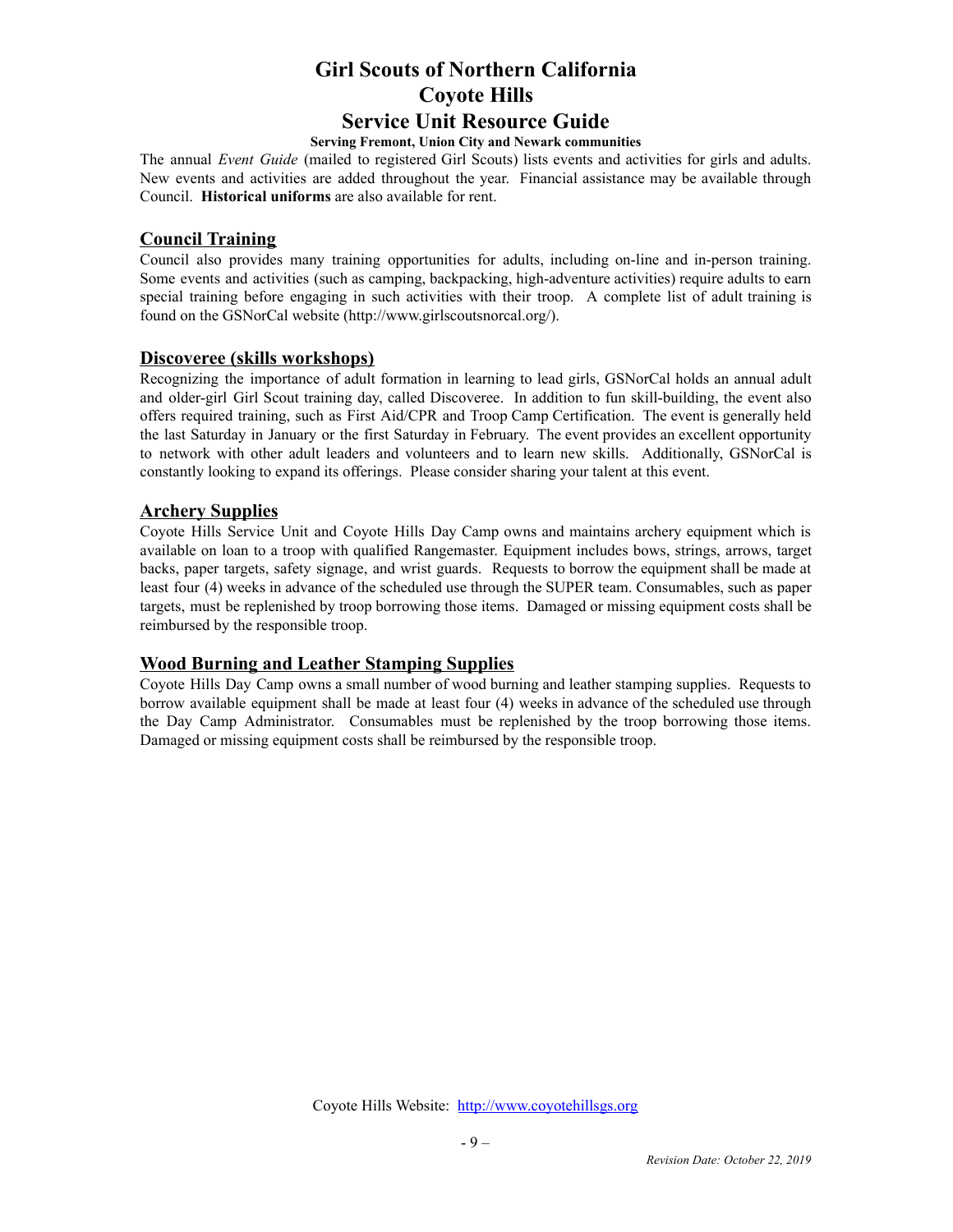# **Event Sponsorship for Financial Hardship:**

With the belief that all girls should have the opportunity to participate fully in Girl Scouting, regardless of financial ability, Coyote Hills Service Unit offers need-based financial assistance to off-set the cost of Service Unit events, by up to 50 percent. GSNorCal and GSUSA provide need-based assistance for events sponsored by each.

Troop leaders can request on behalf of scout. The following information is required to be considered for assistance:

Troop Number Troop Leader Girl Name Parent Name Requestor

Event Name Cost of Event Amount I am to contribute Amount Requested

Date of Event

If the troop participated in money-earning activities, did you participate alongside your troopmates? If not, why?

Girl Scout statement: if possible, please share why the event is an important one to attend:

Please submit request as early as possible so that we have time to process the request. The application should be completed along with the event registration request.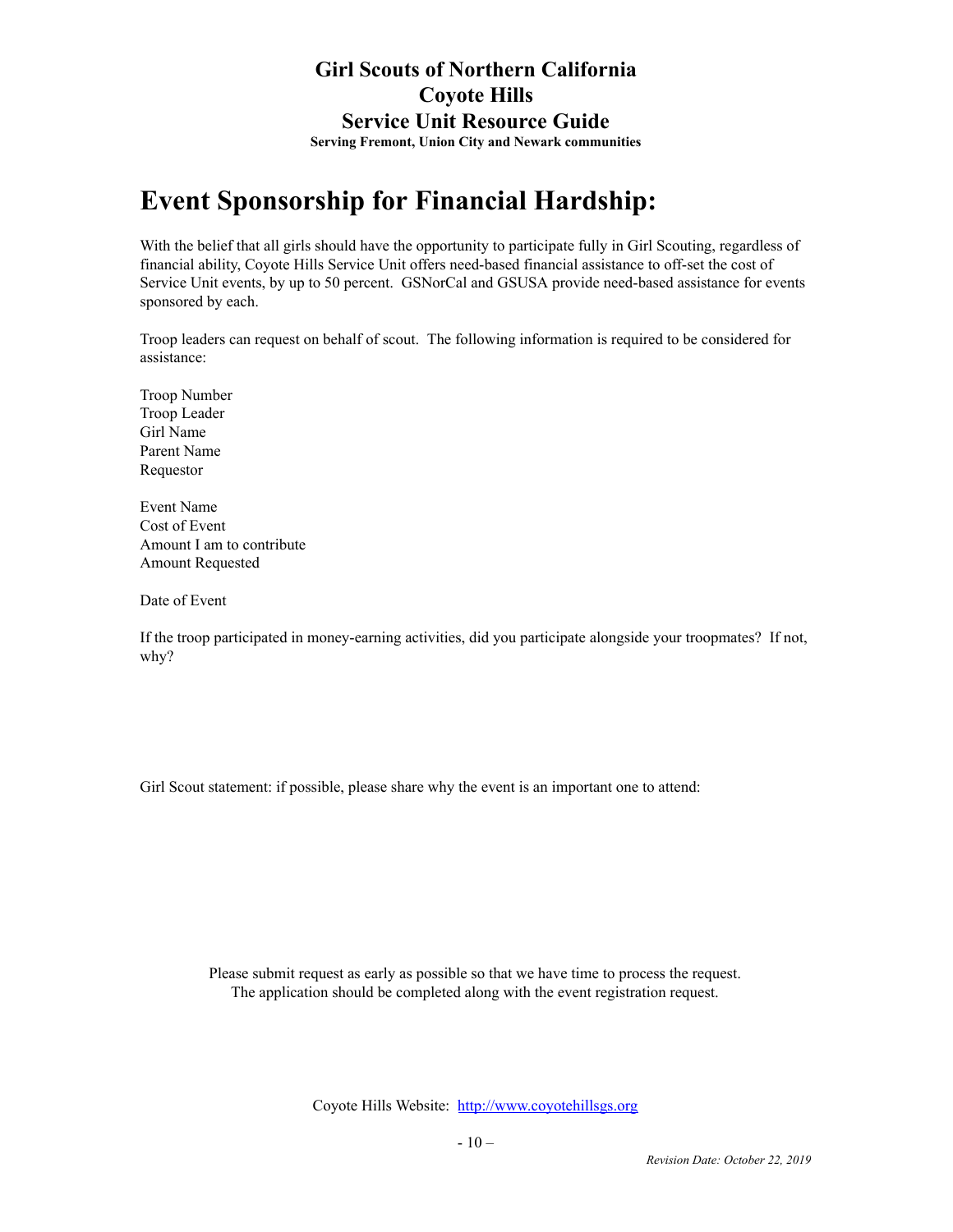**Serving Fremont, Union City and Newark communities** 

# **Annual Service Unit Events**

<span id="page-10-0"></span>Coyote Hills Service Unit sponsors several events each year. Following is a description of each.

#### **Leader/Daughter ("Mom and Me")**

An event focused on the Troop Leader and his/her Girl Scout, allowing them to connect, relax, and enjoy themselves. Co-op Troop Leaders and their daughters may also attend. This is not a troop event. This two night event is usually held at Bothin Girl Scout Camp near Fairfax, CA in early to mid-March.

#### **Product Sales: Fall (Nuts, Candies, & Magazines) and Cookies**

#### *Troop Requirements for participating in sales*

- 1) A representative from each troop is required to attend GSNorCal-provided training (the Service Unit Sales Coordinator may provide on behalf of Council).
- 2) Troops participating must be registered and have at least two adults registered with volunteer applications and references on file with Council.
- 3) Prior-year Troop Financial Report (TFR) must be on file. New troops do not need to fulfill this requirement.

#### *Public Sales/ Booths*

- Booth Sale Coordinator manages all aspects of securing booth locations to sell product. It is critical that individual troops DO NOT contact locations on their own, potentially damaging relationships with location managers.
- Contact the Booth Sale Coordinator with suggestions for additional locations..
- Booth locations are determined by the Sale Coordinator and will be communicated at the time of the training.

#### *Product Sorting*

Service Unit troops are encouraged to assist with product sorting. Fall products sorting is usually completed in an evening, whereas the Cookie sorting takes place on a Saturday from a warehouse. Girls can earn community service hours for their volunteering time. Detailed information will be shared at the product sales trainings.

#### <span id="page-10-1"></span>**Leader Appreciation**

Each April, the Service Unit recognizes leaders within the SU with an appreciation event for all adults with leadership positions in the service unit and in their troop(s), including all co-op leaders. The event is generally a dinner and small activity. A nominal fee is charged. Information is disseminated in mid-March..

#### <span id="page-10-2"></span>**Mysteree**

Troop camping event for Brownies and Juniors revolving around a mystery-theme. The weekend-long camp is planned and run by our service unit OMEGS (Older More Experienced Girl Scouts: see description of OMEGS). This event is usually held at Camp Butano Creek in mid-May .

#### <span id="page-10-3"></span>**4th of July Parade**

Each 4th of July our service unit marches in Fremont's annual 4th of July Parade. This provides an excellent opportunity for Coyote Hills to gain exposure and allow girls to practice their public relations and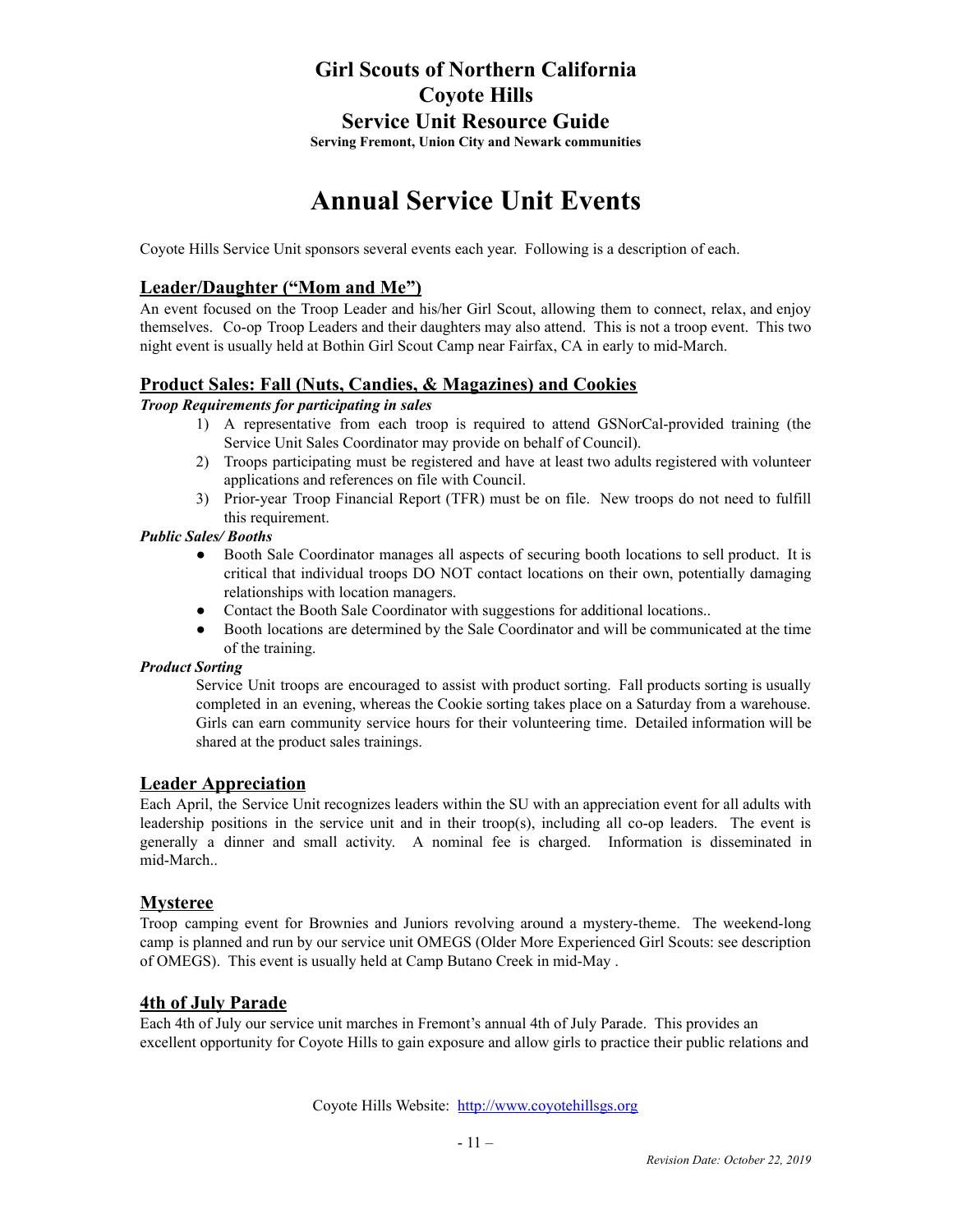## **Service Unit Resource Guide**

**Serving Fremont, Union City and Newark communities** 

share their own scouting experience. Marching in the parade shows our connection and commitment to scouts and our local community.

#### <span id="page-11-0"></span>**Day In The Dirt**

A one-day Day Camp experience for Daisies and Brownies planned and run by our service unit OMEGS. This event is held rain or shine in mid-April at Garin Park or Quarry Lakes. OMEGS have the opportunity to develop programming skills and work closely with mentors to lead the younger scouts. Younger scouts learn what they can expect during summer Day Camp.

#### <span id="page-11-1"></span>**Super Troop Program**

The Super Troop Program encourages troops within the Coyote Hills Service Unit to be well-rounded. All troops, leaders and girls fulfilling the requirements will be eligible to purchase an individual patch and then add rockers for each year that they earn Super Troop status. Requirements vary based on the level of the troop. The Super Troop form, which can be downloaded from the Coyote Hills Girl Scouts website, outlines activities and events which are necessary to be considered for Super Troop status. (Hint: Keep the worksheet handy and updated throughout the year.) Questions regarding the Super Troop Program may be directed to the Super Troop team. Troops qualifying are announced at the June Leaders' Meeting.

#### **Day Camp**

- Coyote Hills has run a community day camp in Garin Park in Hayward for several decades. The camp is usually a week long, with an optional overnight stay on Friday for older girls that want to sleep under the stars. The theme changes annually. Campers earn patches and badges while having fun and making friends. The camp is typically held in July.
- Currently registered Girl Scouts and Adults in our Service Unit will receive a Day Camp email in the early Spring. Neighboring Service Units (Chabot, Crossroads, etc.) also receive an email registration that can be distributed to the troop leaders.
- We need a significant number of adult volunteers for day camp in order to maintain the required Safety-Wise ratio. The more adult volunteers we have, the more girls will be able to attend! Day Camp is an excellent leadership and development opportunity for our older girl scouts, as they are leading the units and the stations for the younger girls. Older girls (entering  $7<sup>th</sup>$  grade and above) are required to attend Program Aide training before serving in a leadership capacity.
- Day Camp planning for next year starts in October or November. Camp is held annually at Garin Regional Park. Camp is held from 9 am to 3 pm, typically runs for one or two weeks, and the theme varies each year based on the programming designed by the directors.
- Girls and boys aged three to five and potty-trained, and boys aged five to twelve may attend for a small fee during the hours that their parent is volunteering at day camp.
- <span id="page-11-2"></span>● Registration will be online through the CheddarUp website.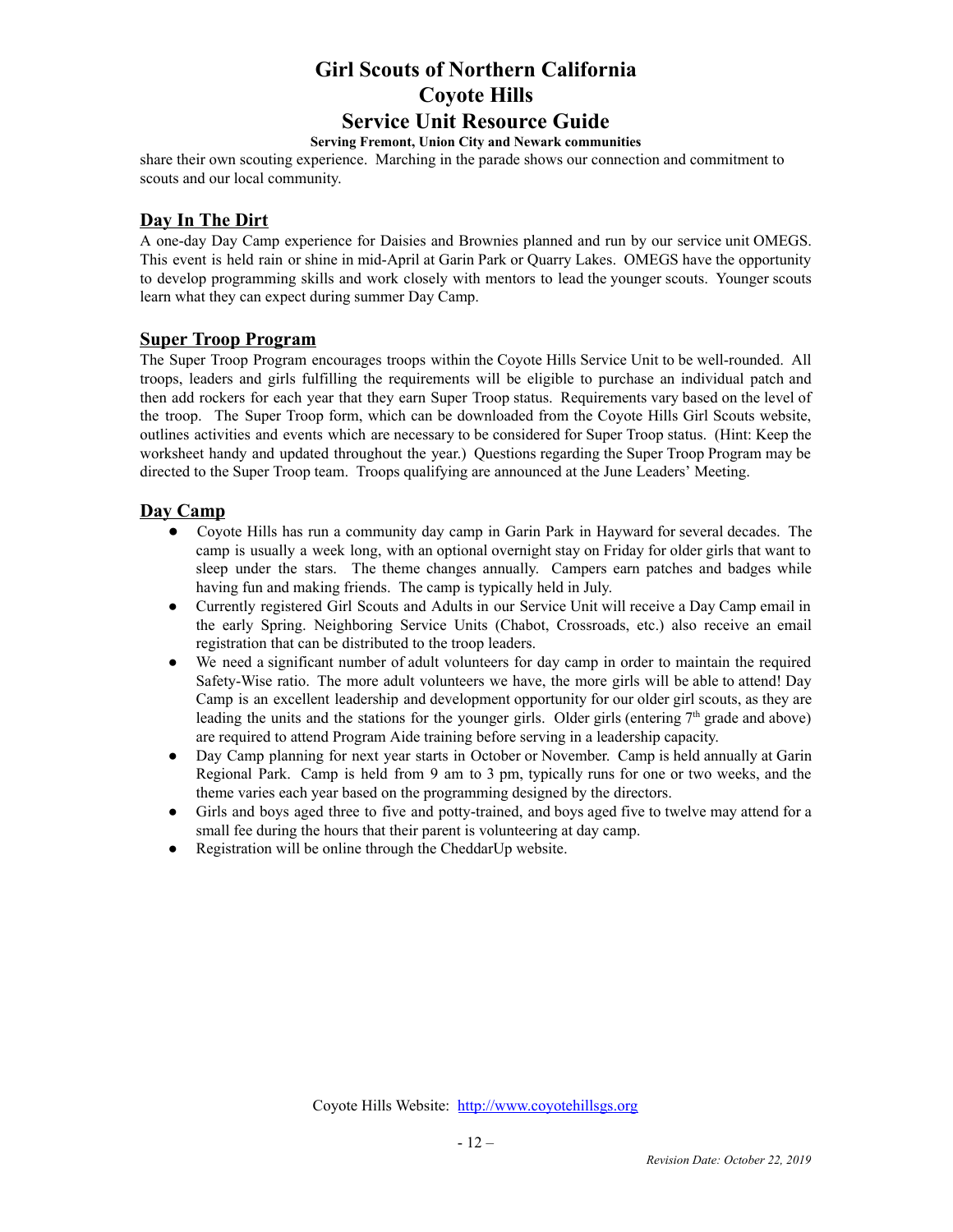**Serving Fremont, Union City and Newark communities** 

# **Juliette/Event/Independent Girl Scouts**

Girls who are not actively participating in a troop are known as Juliettes (after our foundress Juliette Gordon Low), Event Scouts or Independent Scouts. Juliettes may participate in all Girl Scouting events and may earn badges and awards independently. Juliette's choosing to participate in product sales or who desire to earn the Silver or Gold Award will require the support of the service unit Juliette Coordinator [\(Juliette.Cookie@coyotehillsgs.org](mailto:Juliette.Cookie@coyotehillsgs.org)).

Specifically for product sales, all Juliettes must affiliate with a troop for the duration of the product sale due to the financial nature of the program. Juliettes are not guaranteed the proceeds of what she sells as the affiliated troop makes the determination by way of a troop vote. The Juliette Coordinator can help a Juliette affiliate with a troop.

# <span id="page-12-0"></span>**Older More Experienced Girl Scouts (OMEGS)**

Older More Experienced Girl Scouts are Cadette, Senior and Ambassador Girl Scouts in Coyote Hills Service Unit. The OMEGS program facilitates older girl troop networking, acts as a resource for older girl program and plans events exclusively for older girls. OMEGS events have included movie-nights, glow-in-the-dark miniature golf, and midnight bowling.

Communication for OMEGS is through email. Please contact the OMEGS coordinator for questions or support regarding the OMEGS program. It is also used to disseminate information to older girls and their troop leaders. A closed Facebook account is another means for communicating with OMEGS.

To support OMEGS events, the service unit collects a fee from service unit events, such as Day Camp, Mysteree, and Mom and Me. The fee is based on the number of attendees at the event, charged at \$1 per attendee.

# **C3: Coyote Hills Camp Counselor**

The C3s are Older Girl Girl Scouts in grades 7th through 12th and who have completed the C3 training. This training comprises the Program Aide training but omits the requirement for LiA, enabling more of our older girl scouts to help at Service Unit events without earning the Program Aide badge. C3s support major service unit events, including Day Camp, Archery Camp, Mysteree, and product sales distributions. Training is typically held from January through April ending with the planning and can include running of Day in the Dirt.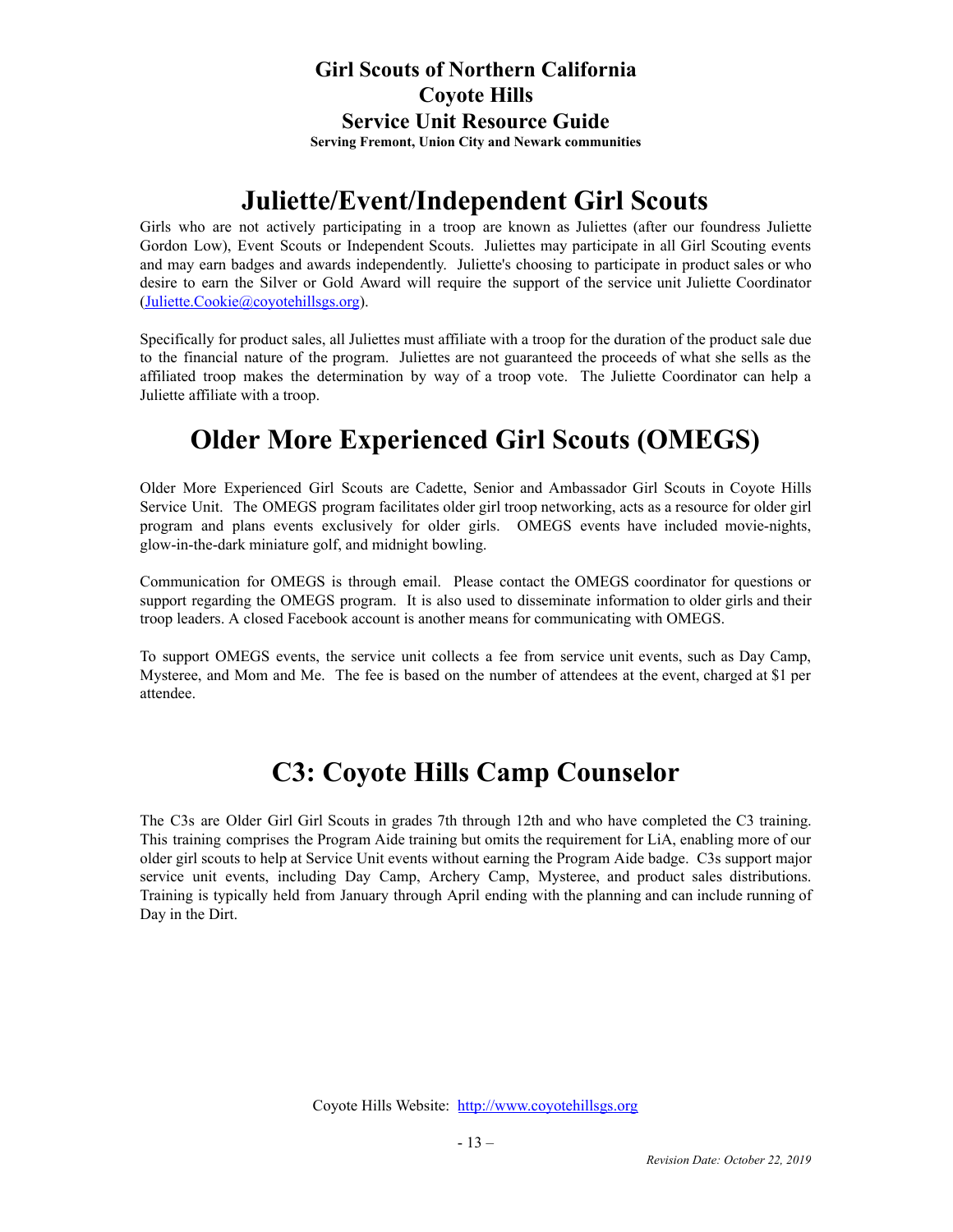Any meeting, event, or activity that occurs outside of the regularly scheduled time and/or place of the regularly scheduled troop meetings is considered a trip and Coyote Hills Service Unit must be notified using the email address: [trips@coyotehillsgs.org](mailto:trips@coyotehillsgs.org). In some cases, GSNorCal must also be notified.

- Day Trips: Submit Trip and Activity [Approval](https://www.gsnorcal.org/en/our-council/documents-and-publications/Trip_Or_High_Adventure_Approval_Form.html) on line two weeks prior to the excursion.
- Overnight Trips 1 2 nights: For trips for up to two nights, submit Trip and Activity [Approval](https://www.gsnorcal.org/en/our-council/documents-and-publications/Trip_Or_High_Adventure_Approval_Form.html) online two weeks prior to the event.
- Overnight Trips > 2nights: For trips longer than two nights, submit Trip and Activity [Approval](https://www.gsnorcal.org/en/our-council/documents-and-publications/Trip_Or_High_Adventure_Approval_Form.html) online at least six (6) weeks prior to the trip.
- High-Risk/High Adventure Activities/Trips: For high-risk/high adventure activities (even if not overnight), submit Trip and Activity [Approval](https://www.gsnorcal.org/en/our-council/documents-and-publications/Trip_Or_High_Adventure_Approval_Form.html) online at least six (6) weeks prior to the trip.See Safety-Wise at GSNorCal for the definition of high-risk/high-adventure activities.

#### **Exceptions:**

.

- Participation in pre-approved product sales booths
- Participation at a Service Unit event where registration is required.

In all cases, permission slips for trips, events, activities, and product sales should be completed for each girl participating.

# **Adult Volunteers**

All adult volunteers must be registered with GSNorCal and have a current background check on file with GSNorCal. Any adult driving girls for any Girl Scout event, activity, or trip must complete the on-line training, have a [driver's](https://www.gsnorcal.org/content/dam/girlscouts-gsnorcal/documents/volunteer_resources/risk/troop-driver-form.pdf) form and proof of current insurance on file. At least two registered adults (not related by blood or marriage) must attend attend every Girl Scout event. If one . Additional insurance must be purchased for any non-Girl Scout (adult or girl) attending an event, activity, or trip. Adult-Girl ratios per Safety Wise must always be adhered to. Exceptions are not permitted.

# **Girl Scouts of Northern California Crisis Plan**

The following plan is in place for all Girl Scout troops traveling away from their customary meeting place.

If you need to communicate with the senior leadership team during an emergency or report an emergency involving troops, service units, etc., call the 24/7 Emergency Answering Service at 1-877-636-1912. Or, for non-troop, service unit emergencies, you can leave a private message through the GSNorCal Facebook page at https://www.facebook.com/GSNorCal and it will be passed to the senior leadership team.

- The Troop "At Home Contact" should also have a copy of the Trip and Activity Approval and Crisis Team Contacts info. In virtually all crisis situations, Girl Scouts of Northern California should be contacted.
- The Troop Leader and all drivers should also have a copy Trips and Activity Approval form girls' permission slips, and all Crisis Team Contacts info.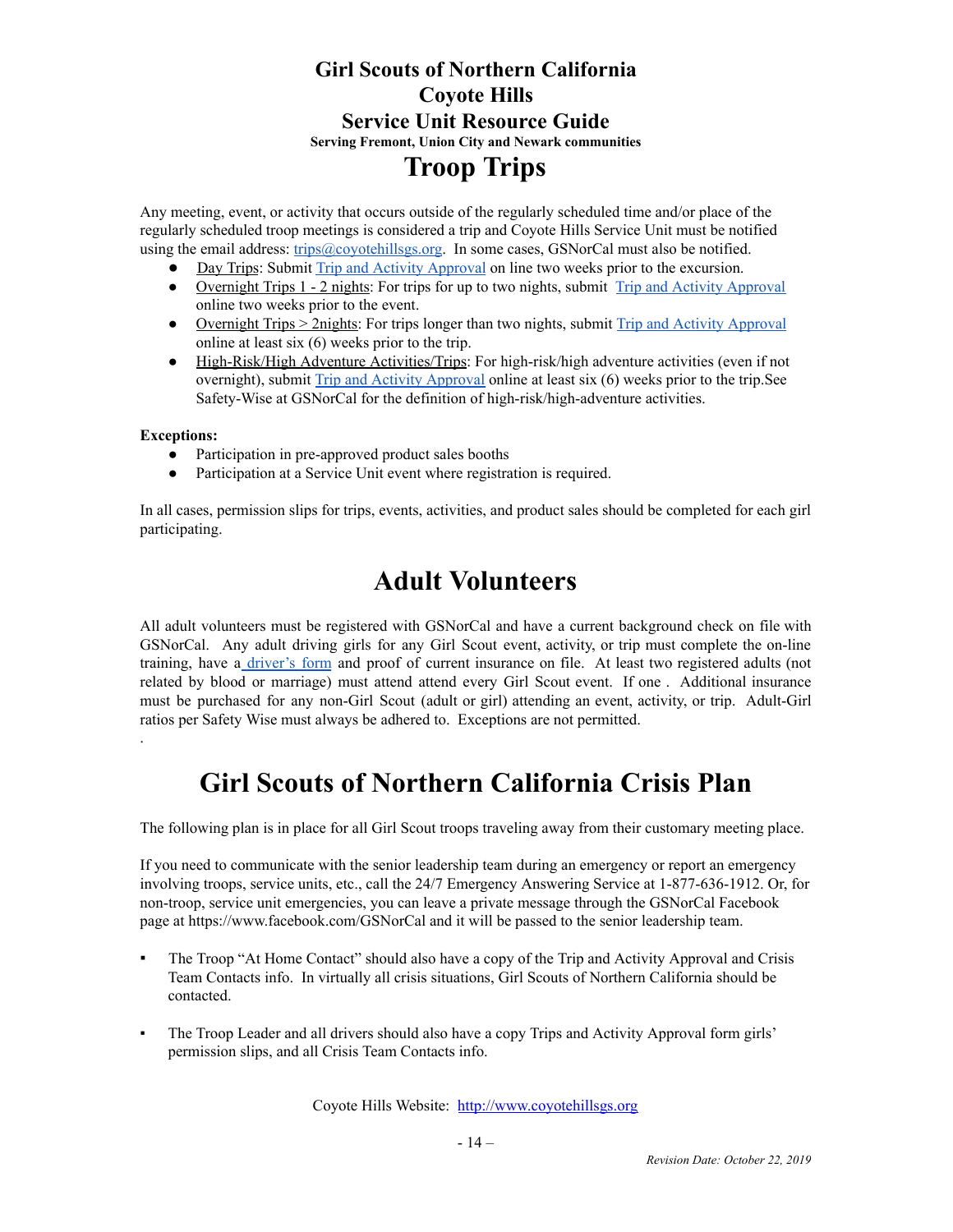**Serving Fremont, Union City and Newark communities** 

See Volunteer Essentials for more details.

#### **Crisis Plan:**

If the situation requires calling 911, do that first. Ensure the safety of the rest of the troop and yourself. Notify Coordinator. Notify parents.

# **Local Service Project Ideas**

Girl Scouts are encouraged to include service projects in their regular troop programming as well as establish projects and activities on their own. The council resource, "Service: A World of Giving" (425x in the Program Resources Index Order Form), is available to help adults and girls organize and encourage service.

Each troop has the opportunity to solicit items ("collect-a-thingie") from the Service Unit **once** each year (this includes yahoo group and Leader Meeting). Contact the Service Unit Director to be placed on the agenda for the Leader Meeting.

There are lots of volunteer opportunities available. **You** *can* **make a difference!**

- **Troop meeting place** Do something to improve or beautify your troop meeting place.
- Your School ask if your girls can do a Flag Ceremony for your Parent-Teacher Group.
- **Fremont City Council** Call the City Council offices and ask if your troop can lead the pledge during one of their Tuesday night meetings! They enjoy having the girls! If you can get more than one troop to go, perhaps City Council will give you all a tour of City Hall.
- **Operation One Warm Coat** collect warm clothing from Oct. 23 until November 25 to be donated to a local participating shelter. See www.onewarmcoat.org for tools, and to register your project
- **To Kids from Kids** December project: gifts from kids for kids. Contact the Administrative Office at 800 447-4475
- **Make A Difference Day** The fourth Saturday of each October. Many citywide opportunities, including the Coyote Hills Service Unit Blood Drive, or plan your own. [www.makeadifferenceday.com](http://www.makeadifferencedayusa.org/)
- **East Bay Regional Parks, & Don Edwards San Francisco Bay National Wildlife Refuge** Sign up to paint, plant or help with habitat restoration. Check phone book for number
- **Children's Hospital of Oakland** Make coloring books, scarves and hats for cancer patients, blankets, craft kits. Collect decks of cards, books, videotapes (G and PG-13) and crayons. Free Patches offered as a "thank you." Contact Guest Relations, Susan Martinez 428-3000
- **Lucile Packard Children's Hospital's Neonatal Quilt Project** pre-register with the Administrative Office
- **Tri-City Homeless Coalition** needs help serving food, collecting items and welcomes home cooked food for Winter relief Program 657-7409
- **S.A.V.E** adopt a child or family for the holidays. Check phone book for phone number
- **Sight Night** Collect used eyeglasses then drop off at Fremont Main Library in the bin offered by Lions Club, by Halloween
- **American Red Cross** Please support annual Girl Scout Leader Blood Drives; free CPR and First Aid training every March
- **C.E.R.T** (Community Emergency Response Team) Many times a year CERT offers disaster preparedness, First Aid and CPR. Watch The Argus Newspaper for details.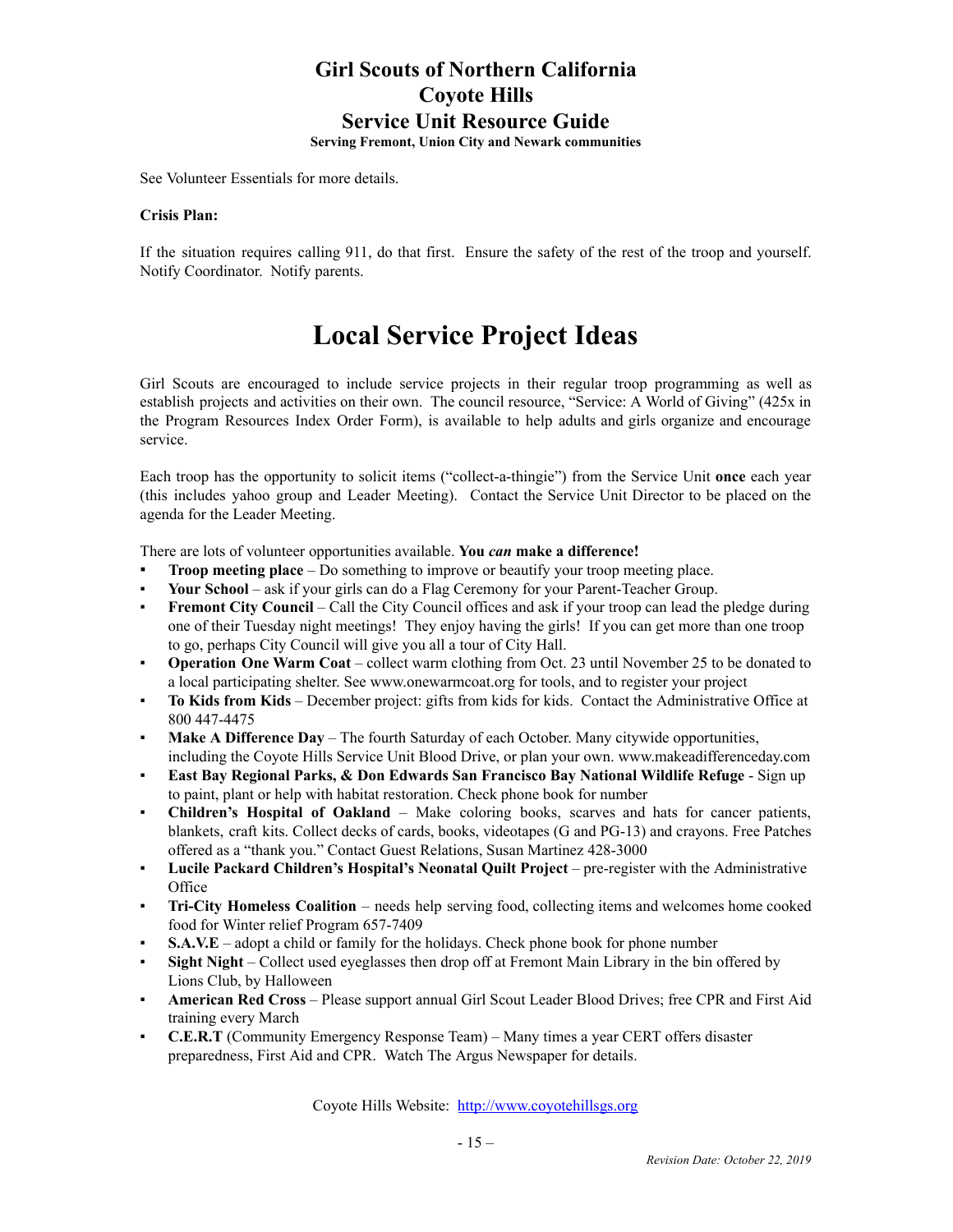### **Service Unit Resource Guide**

#### **Serving Fremont, Union City and Newark communities**

- **Toys for Tots** Check local Fire station for information
- **Furry Friends Rescue** welcomes handmade pet toys: 794-4703
- **Secure the Call** collect used cell phones for domestic violence programs October-November
- **Fremont & Newark Senior Center** Share your troop's talents and bring joy to the elderly. Help serve low-cost meals every Tuesday and Thursday. Paseo Padre Parkway Senior Center
- **Operation Mom** Girl Scouts may choose to support US service personnel with cards and sundries
- **City of Fremont, 4th of July Parade** Show pride in the good old flag and Girl Scouting

As always, see the Coyote Hills website for more information. **Note**: Girl Scouts cannot collect money for other organizations!

# **The Internet**

#### <span id="page-15-0"></span>**Netiquette and Email**

Please operate the net in the spirit of the Girl Scout Promise and Laws. All messages should be written in a spirit of generosity. It is especially important to remember that email is a quick and spontaneous medium, and that messages sent off in error usually can't be recalled. Do not post photos of scouts unless you have express written permission from the parent to do so.

#### <span id="page-15-1"></span>**Join the Coyote Hills Groups.io and Facebook Page!**

**What is a Group?** One email address & website that allows you to...

- $\bullet$  Share photos & files, and plan events
- Send a newsletter
- Share troop meeting ideas, tips and badge files.
- Stay in touch with leaders and other adult volunteers
- Discuss current events, get answers to questions, and much more...

#### <span id="page-15-2"></span>**Who can join these Groups.io?**

- Leaders and Co-Leaders of Girl Scout Troops of Coyote Hills Service Unit
- Interested Adult Volunteers
- Both Groups.io and Facebook are private pages that are moderated.

Neither Groups.io or Facebook are intended for the girls, but please be sure to share appropriate email messages with your troop. If you wish to set up a more secure Group for your troop, contact the moderator if you need any assistance.

#### <span id="page-15-3"></span>**Why would I want to join?**

There are many items of interest for any leader in the Service Unit, such as:

- Announcements of upcoming Service Unit events
- Many tips and help files available for download
- Capability to have "reminders" emailed regarding the Service Unit and SUPER meetings
- Ability to get advice from seasoned leaders in the group